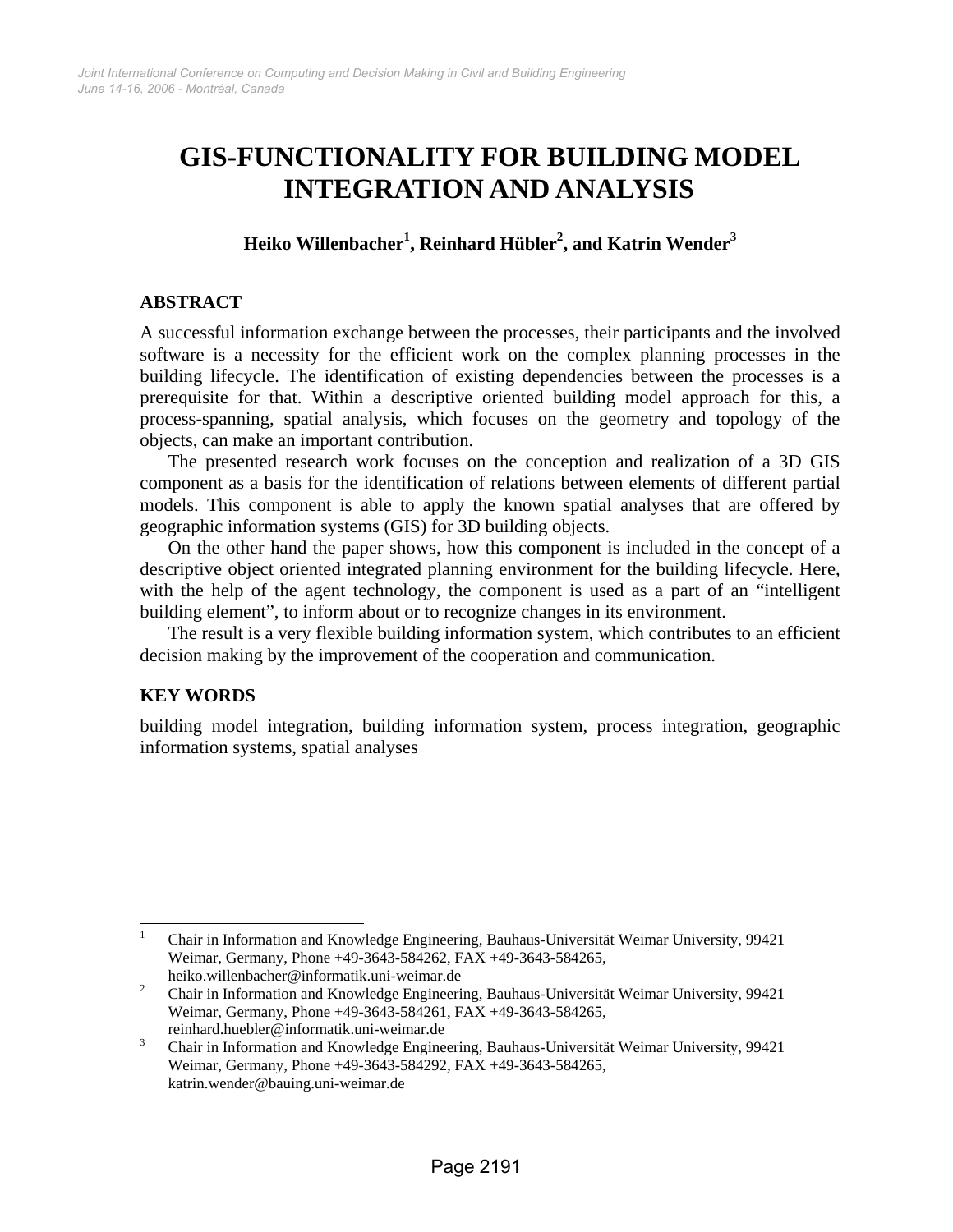## **MOTIVATION**

The processes in the lifecycle of a building and especially in the planning oriented phases become more and more complex. So, there is a specialization of the involved participants and the related software. The several processes can not be managed independently. Within the most processes there is a need of information from parallel or earlier processed tasks.

Therefore information in terms of data has to be exchanged between the processes and consequently between the participants and software, too. The currently used software systems ("islands of automation") (Eastman 1999) as well as the way the participants work are not suitable for this situation in the building life cycle. The necessary data exchange between the processes is presently not realizable because of the very different views of the participants and the different formats of the data they use.

## **BASICS**

The coordinated integration of the several processes and of their participants and software is the fundamental way to improve the cooperation and communication in the building lifecycle. There are two main possibilities:

- Integration by a process model Here the processes are described by their tasks, the persons who solve the tasks and by the data which are needed and / or created. Due to the low structured processes and the fact that it is impossible to define all information requirements at startup, this way is nearly impossible to realize.
- Integration by product model (building model) The structured description of the building that has to be planned, erected or revitalized is the basis of the integration. The building is represented as a "virtual building" inside the computer and all participants and software access this model to provide or to get information.

The integration by a building model is generally accepted (STEP – IFC). The main problem here is the a priori and complete definition of the virtual building by adequate structures (classes, database schemata). Either the model becomes to complex to handle or there are not enough elements to store the necessary data.

## **GENERAL APPROACH**

The descriptive modeling of a building as the basis for the process integration can be seen as a general approach to improve the cooperation and communication (Willenbacher 2002). The above mentioned problems with the definition of a general accepted building model depend especially on the complexity and the non deterministic data structures. In the context of the Collaborative Research Center 524 "Materials and Structures in Revitalization of Buildings" a new way of building model definition and management was developed, which minimizes these problems. This generic, dynamical integration approach is briefly detailed.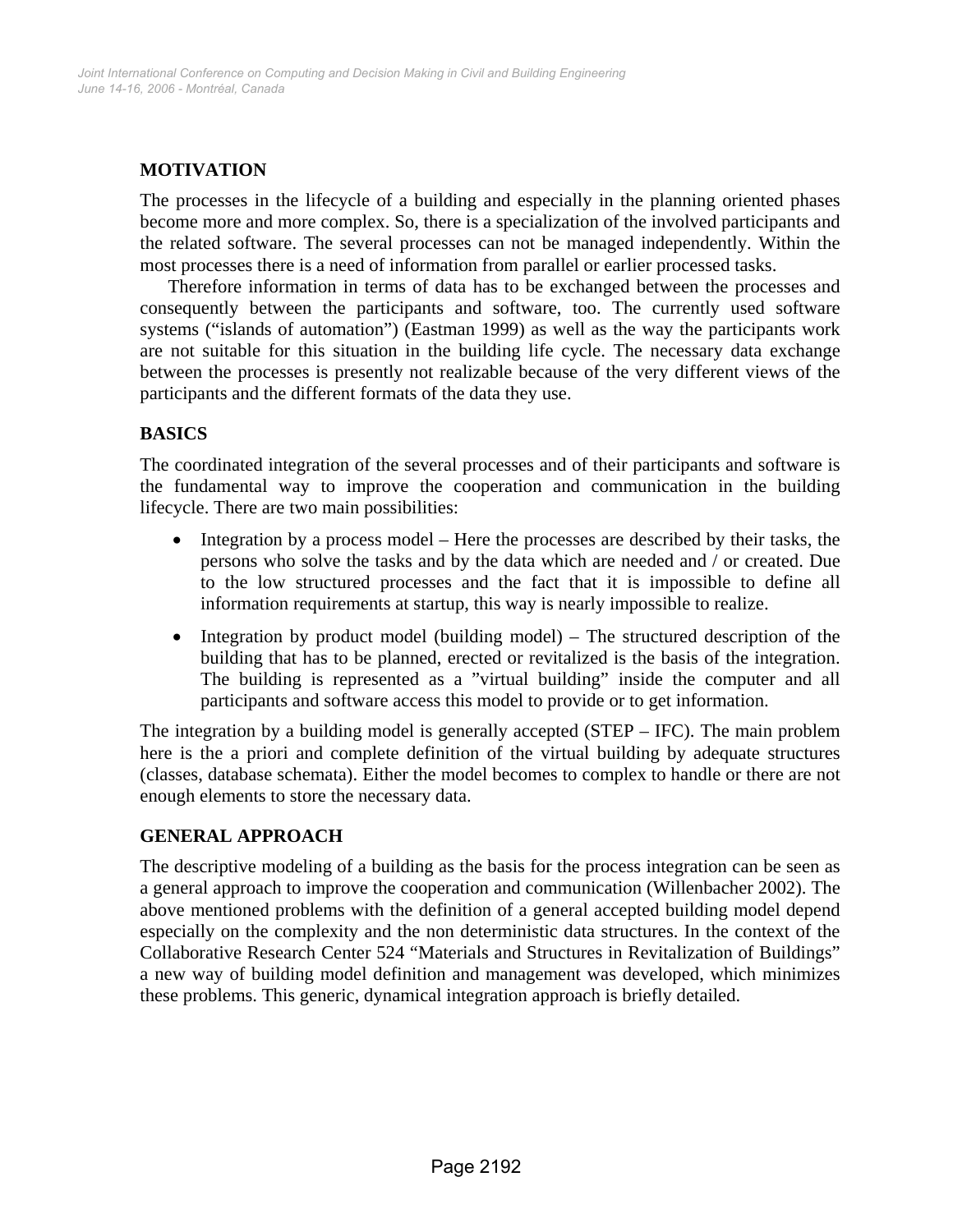#### **CONCEPTION – MODEL MANAGEMENT SYSTEM (MMS) BASED INEGRATION APPROACH**

In this approach the building model is a building model compound. The compound consists of different domain and process specific partial models. The numbers of partial models as well as their combinations vary during life time of the building. The individual partial models are object-oriented structured. However neither the classes nor their attributes and relations to other classes are fixed. The several elements (classes, relations, attributes) and the whole structure (structure of the meta level) are modifiable during runtime. This capability of changing the meta level during runtime is denoted as the dynamic of the approach.



Figure 1: concept of the mms based building model compound

The compound of partial models evolves from a user defined relation structure between the partial models (s. figure 1). The relations (links) are defined between elements of the partial models like classes, instances, attributes, values …) (Willenbacher 2004). These links represent the dependencies between the several elements, which mainly results from the different views of the processes and participants in the building life cycle. The main task of these links is to inform about changes on source elements and to propagate the affects of changes to target elements. So the links make an important contribution to the improvement of the cooperation and communication in building life cycle.

#### **REALIZATION - MMS BASED INEGRATION APPROACH**

This conception is realized by special model management systems (mms). For every partial model a mms is used to manage the structures and data and especially to provide the functionality for the access and the handling of the described dynamic. A special application programming interface exists for the handling of the dynamic which is able to operate on the meta as well as on the data level. This interface is called AKO (s. figure 2).

The compound of the partial models is realized by an on top of AKO operating agent based management layer. The agents observe the source elements. In case of relevant changes on the source elements the agents perform the specific transforming logic, which belongs to the related links of the source elements.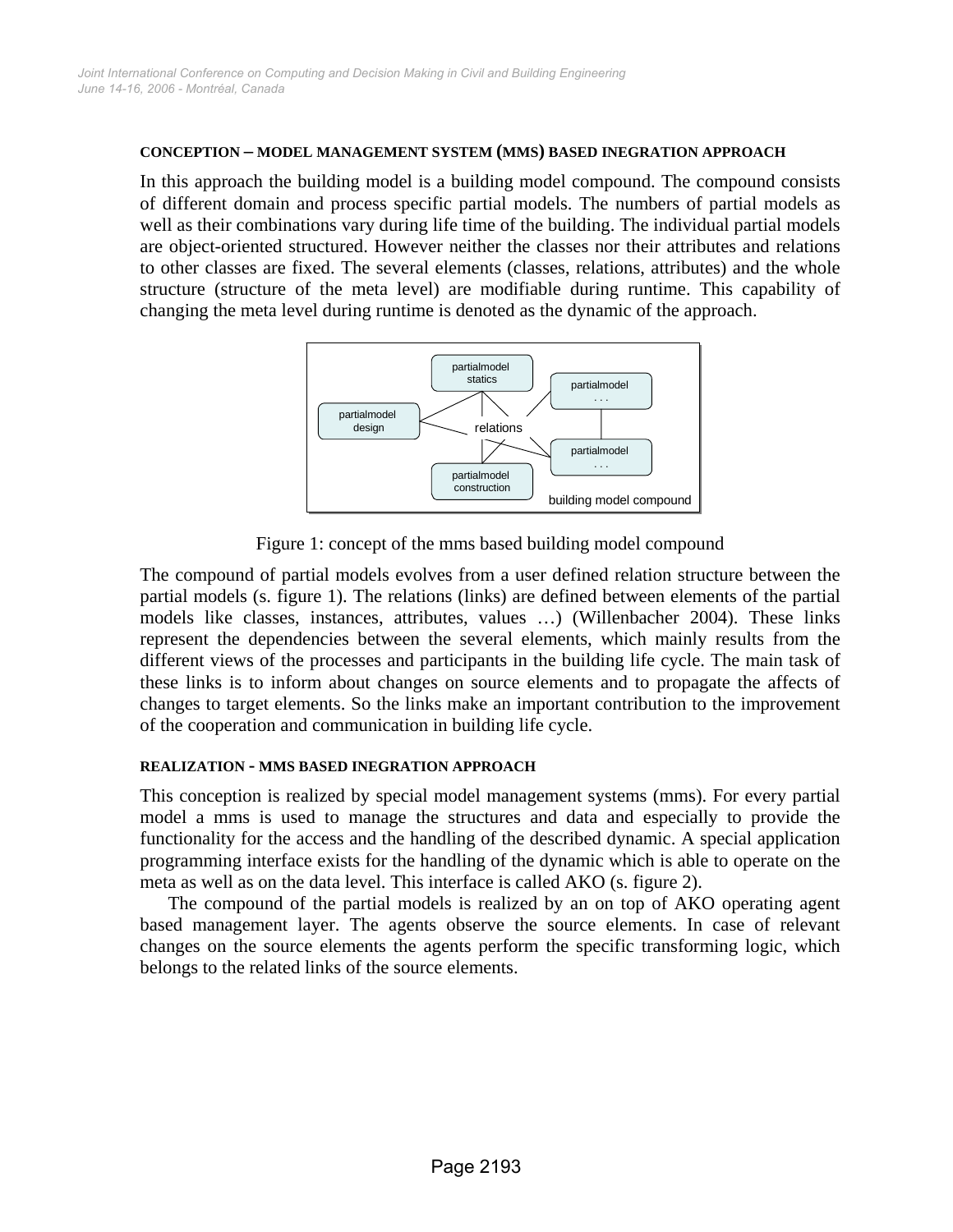*June 14-16, 2006 - Montréal, Canada Joint International Conference on Computing and Decision Making in Civil and Building Engineering*



Figure 2: system realization of the mms based integration approach

## **PROBLEM**

By reasons of its conception and realization the described approach can be optimal used as a descriptive data integration system for the whole building life cycle. The generic model and data access allows the combination of arbitrary dynamically modifiable partial models.

Besides the reduced possibilities to provide predefined algorithms for calculations or representations (drawing) the main problem is to find the dependencies between the elements of different partial models.

In a former phase of the research project possibilities and technologies were already investigated, which supports the generic model mapping. Methods were tested, which aim at the recognition of similarities between the attributes or the relations of the elements. That was especially experimented on the 3D representation of elements (Willenbacher and Hübler 2003).

These methods support a planner in finding relations between elements but the expressions about the semantic of a relation are too weak.

## **THE GIS IDEA AS A KEY TO DEPENDENCY IDENTIFICATION**

As a solution for the problem of finding relations between dependent elements of different models geographic information systems (GIS) were investigated, because there are a lot of similarities in the conception of modern GIS and our research work. It is the way how data of different data sources are combined by spatial analysis methods, which makes GIS technology so interesting for our approach. These spatial analysis methods should be used to identify relations between elements of different partial models inside our building model compound.

#### **GEOGRAPHIC INFORMATION SYSTEMS**

Geographic information systems are used to manage, represent and to analyze data with geographical or spatial references. Real world objects are represented in the computer. The referencing to the objects is done by their geographic position. The representation of the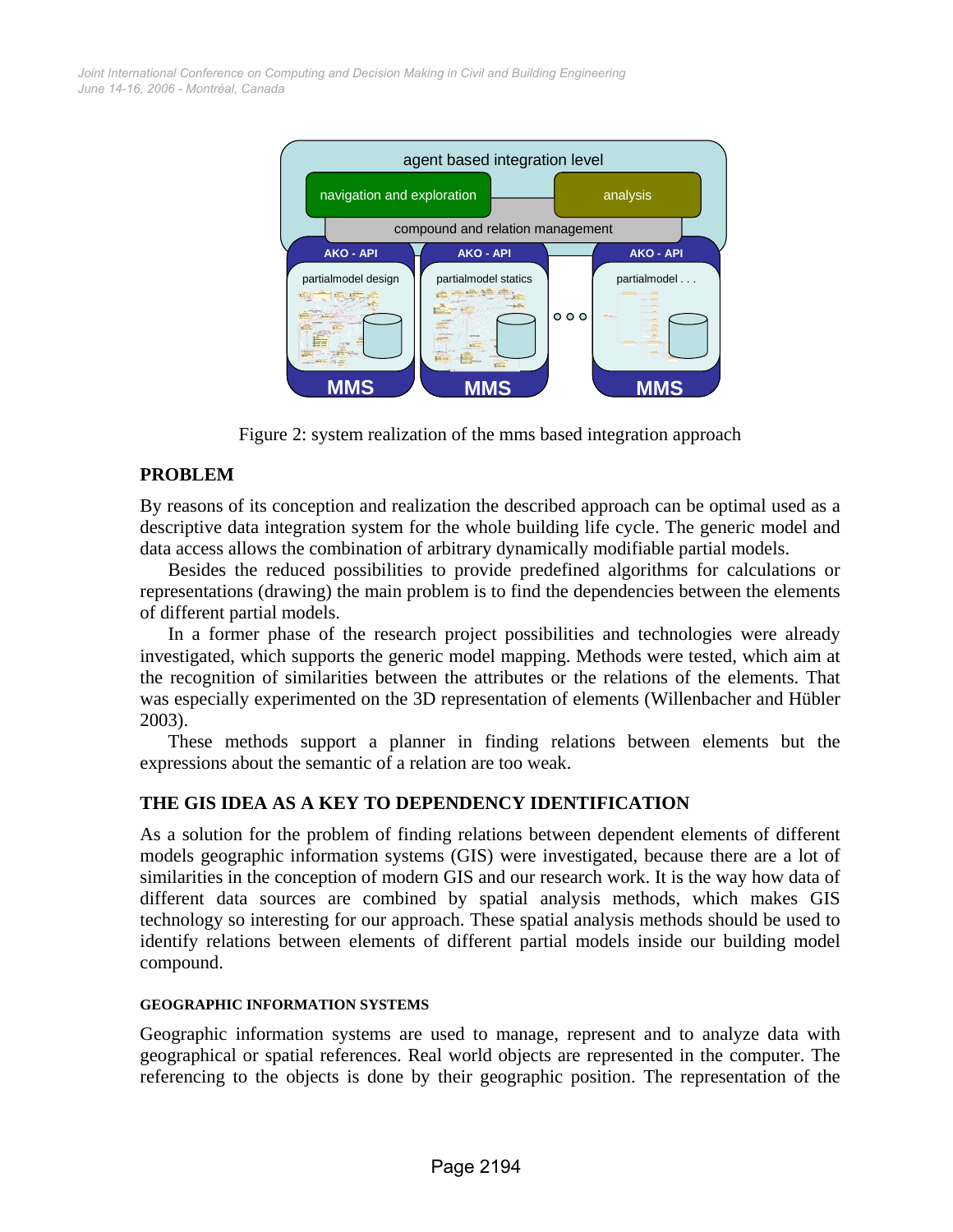objects is strongly abstracted by simple geometrical features like point, line or polygon. The objects can contain more data in terms of additional attributes, which can be used in different queries and filters.

The particularity of GIS in opposition to DBMS or information retrieval systems is their ability to find relations between objects on the basis of their geometry and topology by spatial analysis.

Modern GIS are based on the warehouse concept. Thereby GIS are able to access very different data sources and formats. GIS are able to represent all the data together and to use the different data for comprehensive and complex analysis and queries. The queries to the warehouse are mostly realized by the generic SQL (structured query language).

#### **SPATIAL ANALYSIS FOR THE IDENTIFICATION OF RELATED ELEMENTS**

Spatial analysis methods, how are used in GIS, are very interesting for the problem of finding relations between elements in a descriptive building model.

Spatial filters like:

- in distance of,
- touched,
- intersects,
- contains,
- are contained by

are powerful instruments to identify related objects in different views of different planers. With the help of such filters generic questions can be answered, like:

- are there openings from a different planner in a wall
- are there constructive connections
- are there cables or wires in or on a wall
- are there some special elements on a floor and so on?

By these defined relations between elements a planner working on one partial model can be informed about changes on elements in other partial models. That's a very good and necessary way to improve the whole planning and to reduce mistakes and inconsistencies.

#### **INVESTIGATION OF EXITING GIS**

GIS are very similar to our approach especially by these two aspects:

- integration of different independent data sources and
- generic data access.

For that reason in a first step existing GIS were investigated whether these systems are suitable to be a basis for our integration and management layer for the building life cycle.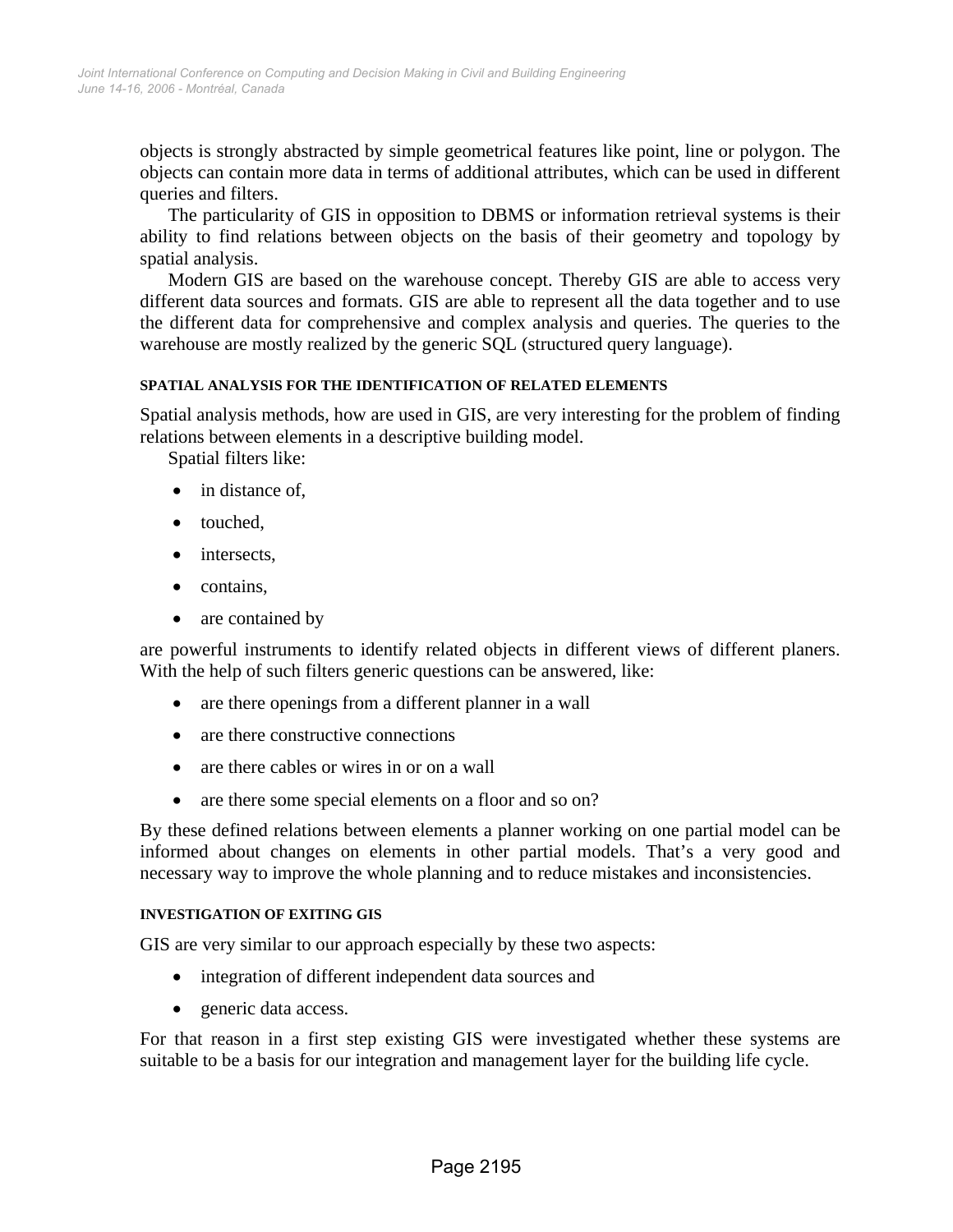The partial models of our building model compound were integrated in the GIS in the natural way GIS should be used or by the help of the different application programming interfaces of the systems. For representation purposes the elements were used which were offered by the different systems. Geomedia Professional only offers 2D representation objects like point, line and polygon (s. figure 3).



Figure 3: 2D representaton of building mdel data in a GIS

In ESRI ArcGIS and the extension 3D Analyst it is possible to define 3D objects as representations of the building elements (s. figure 4). This representation is more suitable for the work of the planner, because it is very much easier to analyze elements and to navigate through the virtual building.



Figure 4: 3D represenation of building model data in a GIS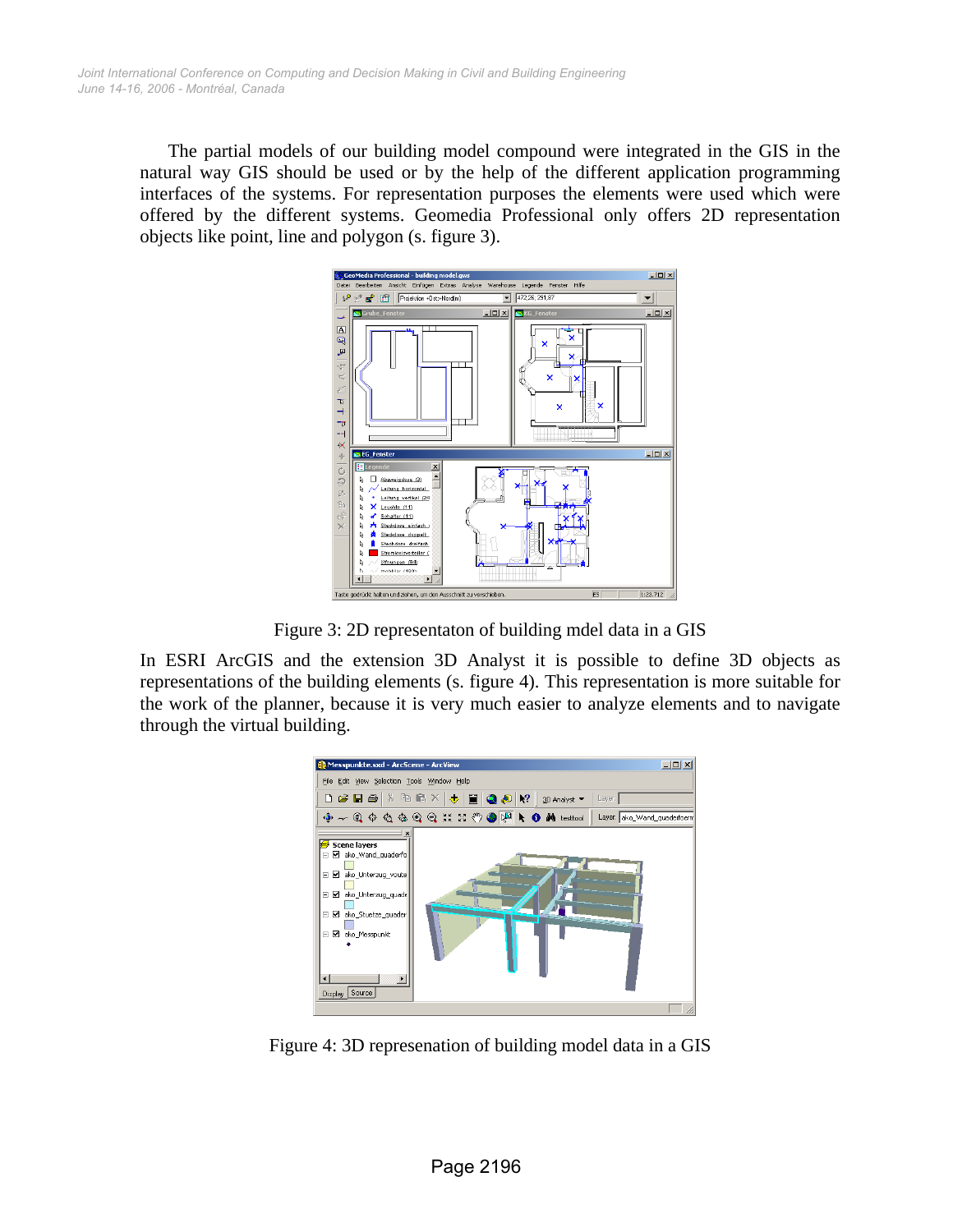GIS offers a lot of functionality for analyzing elements and spatial relations between elements. There is a lot of functionality for changing and switching views by a layer technique and the use of very different symbols and styles.

However the main problem of existing GIS is the lack of 3D analysis functionality. All the sophisticated analysis methods like intersection and so on are only working in 2D.

In addition GIS and especially the API of these systems do not offer the necessary functionality to support the dynamic of our approach or to support the change notification and propagation.

For that reasons GIS are not suitable to be the technological basis of our integrated building model. However spatial analyses are so important for the identification of relations between elements that we decided to concept and to realize our own 3D spatial analysis component.

#### **COMPONENT FOR 3D SPATIAL ANALYSES OF BUILDING MODELS**

A component was developed, which offers the 3D spatial analysis methods and which is able to mange and to represent the objects of a building model as 3D objects (s. figure 5). For that several geometry descriptions are available. In our approach the objects can be defined by the BRep (boundary representation) or by the CSG (constructive solid geometry) model.



Figure 5: 3D spatial analyses and represenatation component

The most important functionality of the components is formed by the ability to analyze the geometry and the topology of the objects (Weiß 2005). Three different kinds of analyses can be distinguished:

- Object analyses: By the analyses of the geometry of a single object some calculations are made like: volume, surface, centre of gravity.
- Relation anylyses: These analyses include selections of topological related objects. There are spatial filters like: touch, overlapp, contained by, contains and in distance with.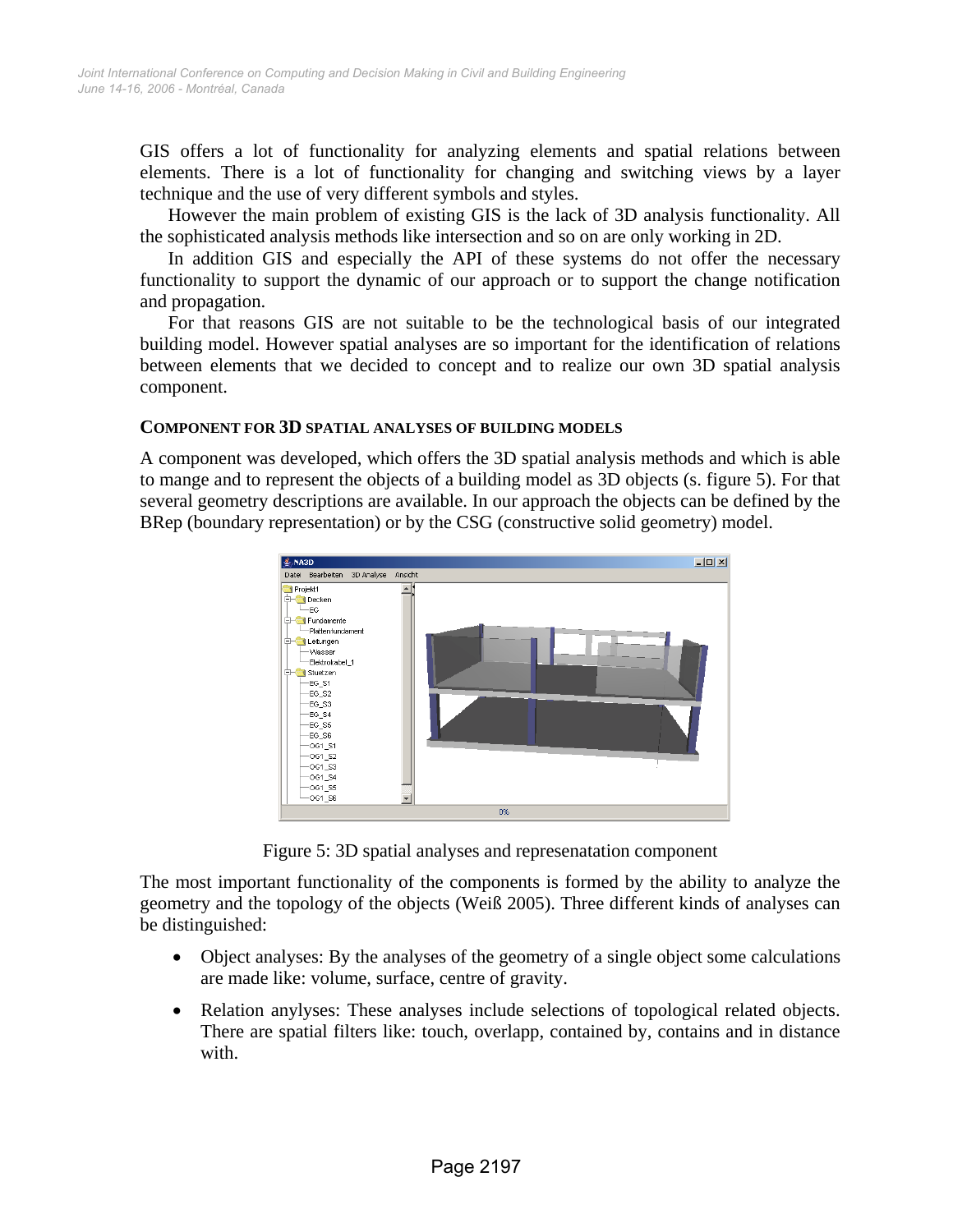• Intersection analyses: This third category contains spatial operators like intersection, union and difference to generate new geometries (objects).

BRep and CSG are not suitable to realize especially the operations of the last two categories. For that reason all objects that should be analyzed are transformed into another geometrical representation. For the analyses a cell decomposition method (e.g. Coors and Zipf 2005) is used. With the objects as small cells the analyses functions can be efficiently executed on the basis of quantity operations.

#### **INTEGRATION SCENARIO**

There are two ways this component is integrated into our system concept. The first way is to use this component as a 3D viewer and analysis module in our framework for navigation and exploration of building information. This approach is represented in another paper (Wender et al. 2006) at this conference.

In a second way this component is used to inform about changes on spatially related elements in a building model environment. Therefore the component is realized as an agent in our multi agent system. For every building element of the different partial models can be decided whether such a spatial agent should be used to observe this element and its environment. For that reason the agent has to be installed on the element and the agent has to be configured to state, which objects should be informed in case of a change that is which spatial filter should be used to identify the related objects.

## **CONCLUSIONS**

The suggested approach of integrating spatial analyses in our integrated building model management system to find more relations between elements of different partial models is a very important step. By the use of spatial filters and operation like touch, in distance with or e.g. intersections much more expression and knowledge about the relationships can be extracted in our generic and dynamic environment.

Especially the use of the 3D spatial component as a part of the agent base management leads to an improved cooperation and communication between different planners. The agents as part of the intelligent building elements recognize changes on their elements and propagate these to potentially affected elements of their environment according to the configured settings.

So planner and the related software systems can be immediately informed about changes on other elements in other partial models (processes).

This is an important contribution to minimize mistakes and inconsistencies during building life cycle.